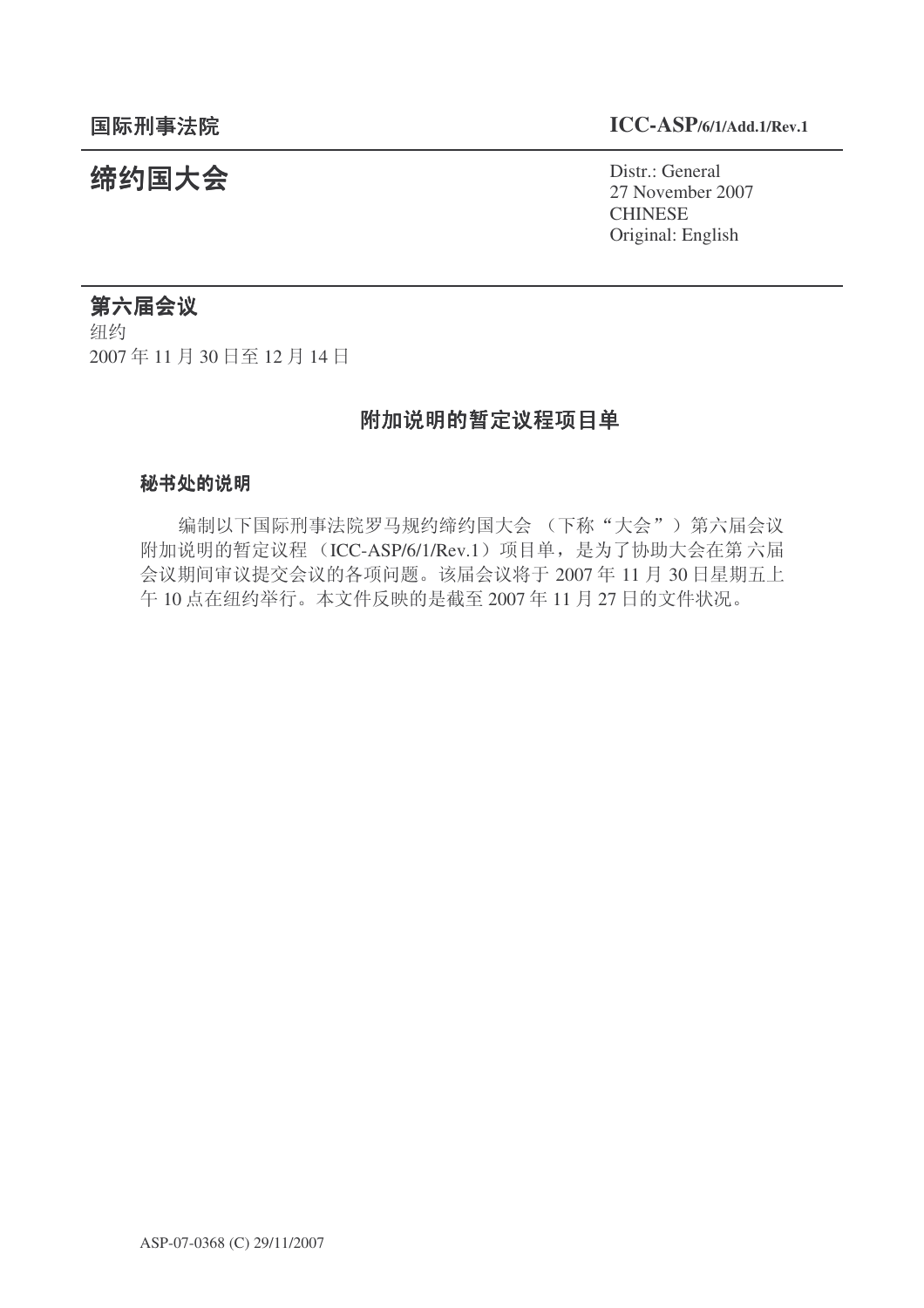# 附加说明的暂定议程项目单

### 1. 主席宣布会议开幕

依照《罗马规约》第112 条第 6 款, 缔约国大会(下称"大会")每年举 行一届常会。根据《缔约国大会议事规则》(下称《议事规则》)第5条, <sup>1</sup>大 会在其 2005年12月3日第四届会议的第四次会议上决定, 第六届会议在纽约 举行, 会期不少于 11 天, 包括至少三天专门用于侵略罪特别工作组的会议。在 2006年10月23日和2007年7月6日的会议上,主席团决定分别于2007年11 月 30 日至 12 月 14 日召开第六届会议, 于 2008 年 6 月 2 日至 6 日召开第六届 会议的复会。

2004 年 9 月 9 日, 在其第三届会议的第五次会议上, 大会选举 Bruno Stagno Ugarte 先生(哥斯达黎加)为大会第四届至第六届会议的主席。<sup>2</sup>《议事 规则》第30条规定, 主席应宣布本届会议每次全体会议的开始。

#### 2. 默祷或默念

根据《议事规则》第43条, 在第一次全体会议开幕后和最后一次全体会议 闭幕前, 主席应请各位代表默祷或默念一分钟。

#### 3. 通过议程

关于议程的《议事规则》第10至13条和第18至22条适用于各届常会。

根据《议事规则》第 10 条和第 11 条, 第六届会议暂定议程 (ICC-ASP/6/1 和 ICC-ASP/6/1/Rev.1) 于 2007 年 4 月 20 日和 10 月 8 日发出。根据《议事规 则》第19条, 议程需提交大会批准。

文件

暂定议程 (ICC-ASP/6/1/Rev.1)

#### 4. 拖欠摊款的缔约国

依照《罗马规约》第 112 条第 8 款, "任何缔约国如果拖欠对本法院费用 的摊款, 其拖欠数额相当于或超过其以往整两年的应缴摊款时, 将丧失在大会 和主席团的表决权。"

<sup>&</sup>lt;sup>1</sup>国际刑事法院罗马规约缔约国大会正式记录, 第一届会议, 2002 年9 月 3 日至 10 日, 纽  $\mathscr{L}$  (联合国出版物, 销售编号  $C_{.03}$ .V.2 和更正文件), 第 II 部分,  $C_{\circ}$ 

<sup>&</sup>lt;sup>2</sup> 国际刑事法院罗马规约缔约国大会正式记录, 第三届会议, 2004 年9 月 6 日至 10 日, 海  $\mathcal F$ (国际刑事法院出版物, ICC-ASP/3/25), 第 I 部分 B, 第 45 段。根据《议事规则》第 29 条, 当选主席任期三年。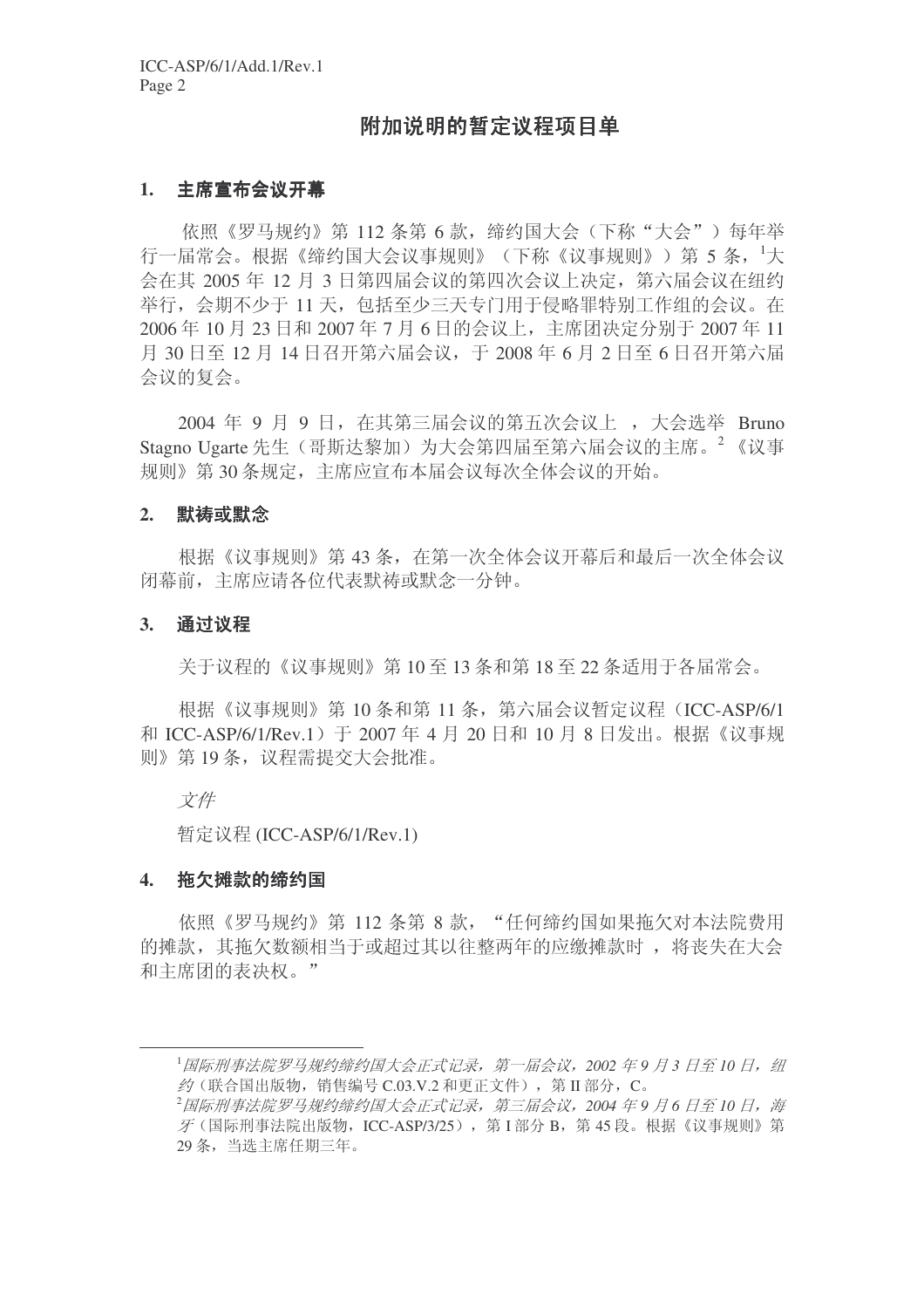在其第四届会议上,大会注意到主席团关于缔约国拖欠摊款的报告<sup>3</sup>和报告 中的建议,并请主席团向缔约国大会第五届会议报 告拖欠摊款的状况,如果必 要包括如何促进及时、全额和无条件缴纳摊款和法院费用的预缴款措施的建 议。另外, 大会决定缔约国应将其要求免除适用《罗马规约》第 112 条第 8 款 的请求至少在预算和财务委员会(下称"委员会")会议召开前一个月提交给 大会秘书处,以有利于委员会审议其请求,并决定委员会应在大会就任何要求 免除执行《罗马规约》第 112 条第 8 款的请求做出决定之前向缔约国大会提出 建议。4

在其第五届会议上,大会再次呼吁拖欠摊款的缔约国尽快结清与法院的帐 款。在这方面,大会通过了说明要求免除丧失表决权具体程序的建议<sup>5</sup>,并决定 主席团在法院整个财政年度中应经常审议收到缴款 的情况并酌情审议 促进缔约 国缴款的其他措施。<sup>6</sup>

# 文件

预算和财务委员会第九届会议工作报告 (ICC-ASP/6/12 和 Add.1)

主席团关于缔约国拖欠摊款的报告 (ICC-ASP/6/19)

#### 5. 出席第六届会议的缔约国代表的证书

## (a) 任命证书委员会

#### (b) 证书委员会的报告

《议事规则》第23至28条对代表权和证书做出了规定。根据第24条的规 定, 缔约国代表权证书和副代表与顾问的名单应尽可能不迟于会议开幕后 24 小时递交秘书处。全权证书应由国家元首或政府首脑或由外交部长或由获得 他们其中一人授权的人颁发。

根据第25条,每一届会议开始时应任命证书委员会。委员会应由大会根据 主席提议而任命的九名缔约国的代表组成。委员会应审查各缔约国代表的全权 证书并尽快向大会做出报告。

#### 6. 工作安排

大会在每届会议开始时将根据主席团的建议审议并通过工作计划。

<sup>&</sup>lt;sup>3</sup> ICC-ASP/4/14 号文件。

<sup>&</sup>lt;sup>4</sup>国际刑事法院罗马规约缔约国大会正式记录, 第四届会议, 2005 年 11 月 28 日至 12 月 3 日, 海牙(国际刑事法院出版物, ICC-ASP/4/32), 第 III 部分, ICC-ASP/4/Res.4 号决 议, 第40、43 和44 段。

<sup>5</sup> 国际刑事法院罗马规约缔约国大会正式记录, 第五届会议, 2006 年 11 月 23 日至 12 月 1 日, 海牙(国际刑事法院出版物, ICC-ASP/5/32), 第 III 部分, ICC-ASP/5/Res.3 号决 议, 附件 III。

 $^6$ 同上, 第 III 部分, ICC-ASP/5/Res.3 号决议, 第 42 段。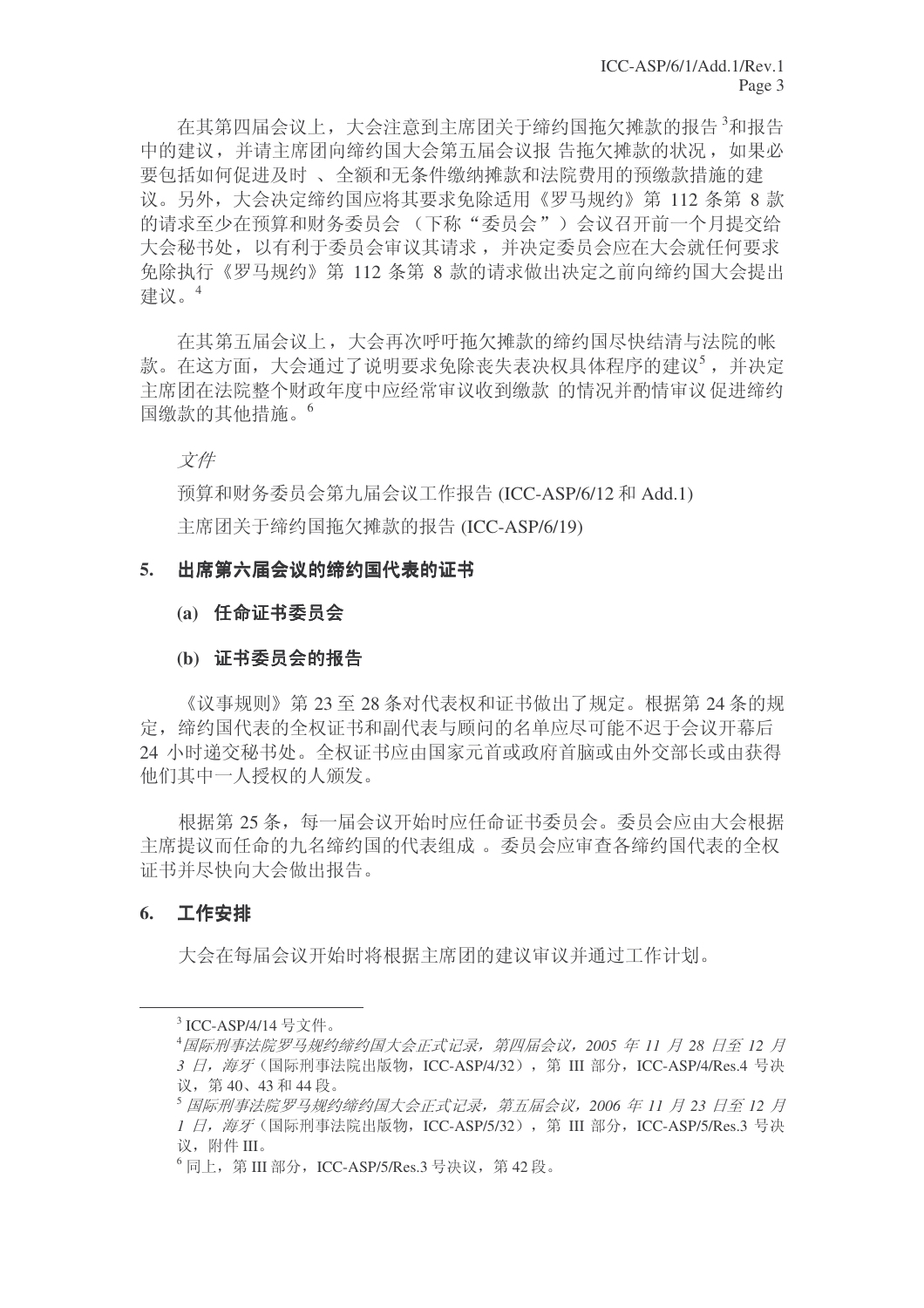ICC-ASP/6/1/Add.1/Rev.1 Page 4

#### 7. 一般性辩论

没有文件

#### 8. 选举第七届至第九届大会主席

根据《缔约国大会议事规则》第29条,除非大会另做决定,大会应在现任 主席任期结束之前的最后一届常会上选举主席。当选主席只应在他/她被选举将 担任主席的那届会议开始时履行他/她的职责并应留任直至他/她的任期结束。

没有文件

## 9. 洗举预算和财务委员会成员

根据 ICC-ASP/1/Res.4 号决议, 大会决定成立预算和财务委员会。委员会由 不同国籍的 12 名成员组成,他们应是来自缔约国的专家,在财务方面具有国际 公认的地位和经验。他们应由大会根据公平地域分配的原则选举产生, 任期三 年。

委员会有六名成员的任期于 2008 年 4 月 20 日结束。

文件

秘书处关于选举预算和财务委员会成员的说明 (ICC-ASP/6/9 及 Add.1 和  $Add.2)$ 

#### 10. 为填补法官空缺职位讲行选举

根据《罗马规约》第 37 条第 1 款, 出现空缺时, 应依照第 36 条讲行选 举。另外, 其他有关条款 包含在 经 ICC-ASP/5/Res.5 号决议修正的 ICC-ASP/3/Res.6 号决议中。

缔约国大会和大会主席团分别于 2007 年 2 月 1 日、3 月 27 日和 5 月 15 日 决定,为填补三个法官空缺职位开放提名期。这些空缺职位是由于下列法官辞 职而产生的: Maureen Harding Clark (爱尔兰) 法官于 2006 年 12 月 10 日辞 职: Karl T. Hudson-Phillips (特立尼达和多巴哥) 法官辞职, 干 2007年9月30 日生效; Claude Jorda (法国) 法官辞职, 于 2007 年 8 月 12 日生效。

文件

秘书处关于为填补国际刑事法院的三个法官空缺选举法官 的说明(ICC- $ASP/6/15$  和 Add.1 )

秘书处关于选举法官填补国际刑事法院的三个法官空缺职位 选举指南的 说明 (ICC-ASP/6/24)

**国际刑事法院罗马规约缔约国大会正式记录, 第三届会议, 2004 年 9 月 6 日至 10 日, 海牙** (国际刑事法院出版物, ICC-ASP/3/25), 第 III 部分,  $ICC-ASP/3/Res.6$  号决议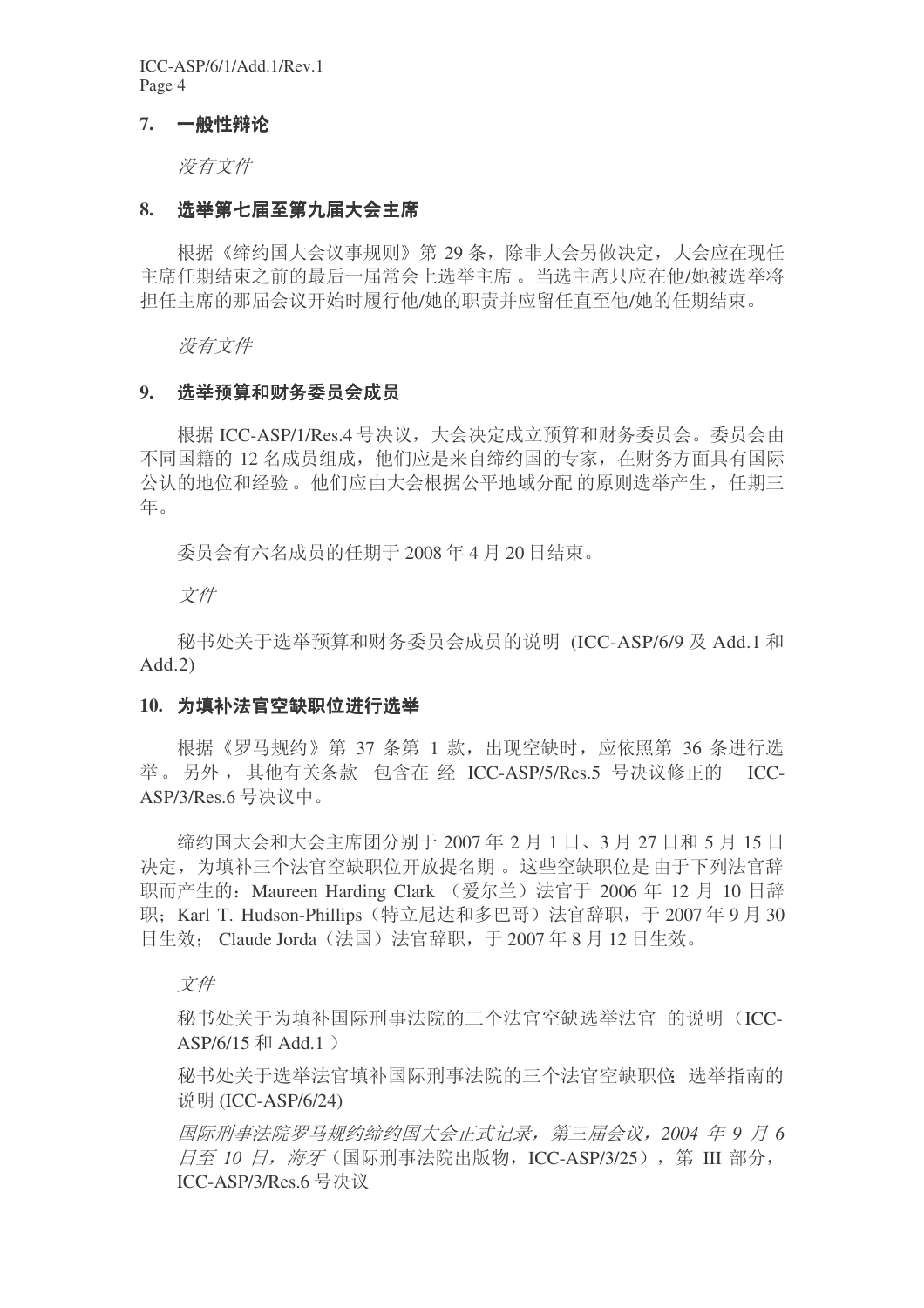**国际刑事法院罗马规约缔约国大会正式记录, 第五届会议复会, 2007 年 1** 月 29 日至 2 月 1 日, 纽约 (国际刑事法院出版物, ICC-ASP/5/35), 第 Ⅱ 部分, ICC-ASP/5/Res.5 号决议

#### 11. 关于主席团活动的报告

依照《罗马规约》第 112 条第 2 款 (c) 项, 大会将审议主席团的活动和报 告,并就此采取活当的行动。

文件

主席团关于审查会议的报告 (ICC-ASP/6/17)

主席团关于合作的报告 (ICC-ASP/6/21)

主席团关于在招聘国际刑事法院工作人员时的地域代表性和性别平衡的报  $\#$  (ICC-ASP/6/22 和 Add.1)

主席团关于实现国际刑事法院罗马规约的普遍性和充分执行的行动计划的 报告 (ICC-ASP/6/23)

主席团关于国际刑事法院战略计划的报告 (ICC-ASP/6/26)

## 12. 关于法院活动的报告

依照《罗马规约》第112 条第 2 款 (b) 项, 大会应向院长会议、检察官和书 记官长提供关于本法院行政工作的管理监督。依照《罗马规约》第 112 条第 5 款,法院院长、检察官和书记官长或其代表可以参加大会会议 。根据《议事规 则》第34条的规定,他们可以就审议的任何问题做出口头或书面发言和提供资 料。因此, 法院院长将提交关于自大会上届会议以来法院活动的报告。

文件

关于法院活动的报告 (ICC-ASP/6/18)

## 13. 审议和通过第六个财政年度的预算

根据《罗马规约》第112 条第 2 款 (d) 项, 大会应审议和决定法院的预算。

《财务条例和细则》条例 3 规定, 书记官长编制和提出每一财政期间的预 算并将其提交给缔约国及预算和财务委员会审议。预算和财务委员会应向大会 提出相关建议。

在其第三届会议上, 大会赞同预算和财务委员会的建议, 即在将来的执行 情况的报告中, 法院应包括财务执行情况的数据和已经取得的 成果而不是产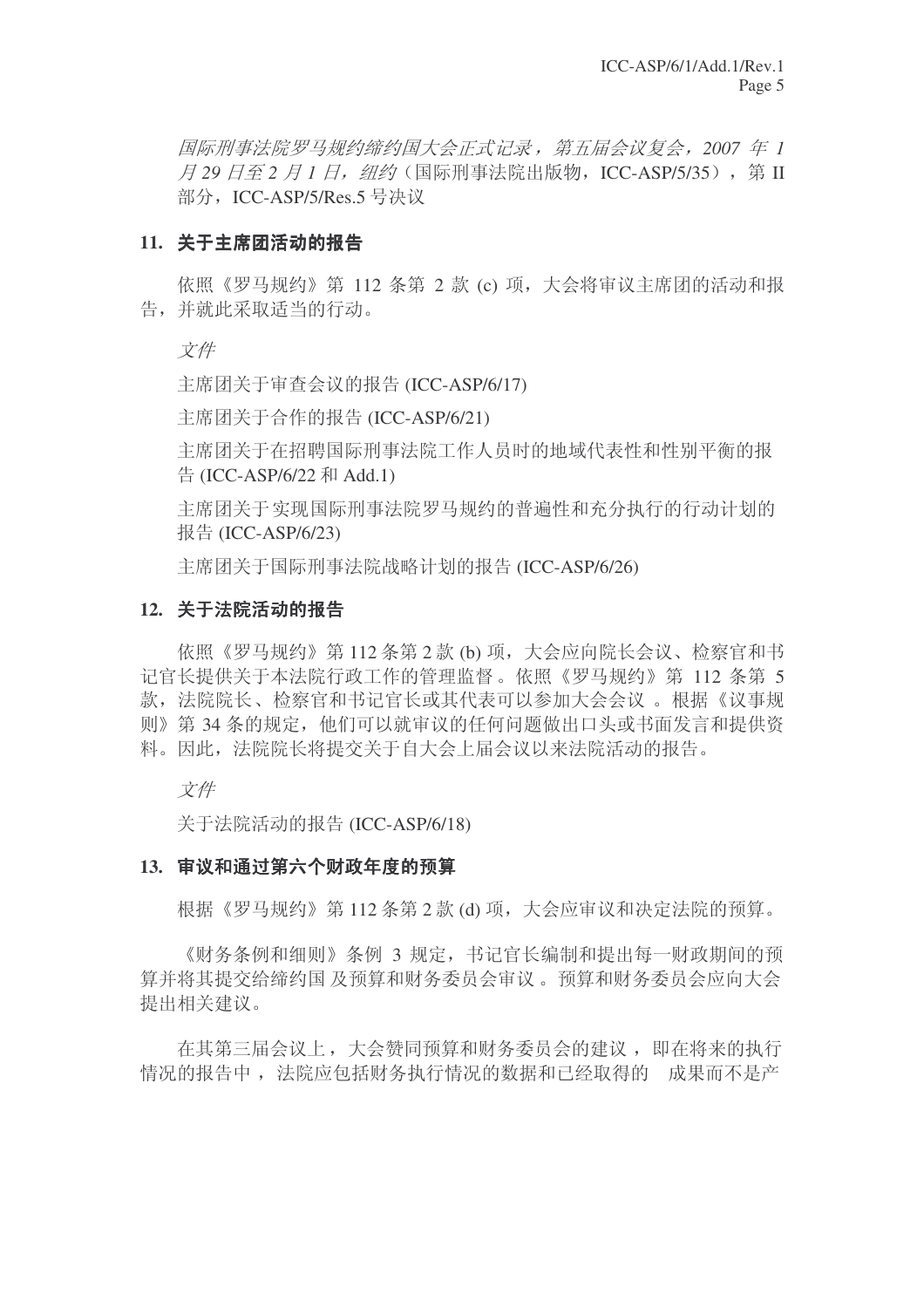出。这种信息应以方案预算草案的形式或者单独的执行情况报告 的形式通过委 员会每年向大会提供。<sup>7</sup>

文件

预算和财务委员会第八届会议工作报告 (ICC-ASP/6/2)

国际刑事法院 2006 年方案实施报告 (ICC-ASP/6/3)

国际刑事法院法律援助制度的执行报告和改进建议 (ICC-ASP/6/4)

提议的国际刑事法院 2008 年方案预算 (ICC-ASP/6/8 及 Corr.1\* 和 Corr.2)

关于截至 2007 年 7 月 31 日国际刑事法院预算执行情 况的报告 (ICC-ASP/6/10)

向缔约国大会提交的关于被害人信托基金理事会 2006 年 7 月 1 日至 2007 年 6 月 30 日的活动和项目的报告 (ICC-ASP/6/11 和 Corr.2)

预算和财务委员会第九届会议工作报告 (ICC-ASP/6/12 和 Add.1)

关于羁押费用的报告 (ICC-ASP/6/13)

关于为法律援助的目的确定贫困的原则和标准的报告 (根据预算和财务委 员会 2004年8月13日报告第116 段提交) (ICC-ASP/6/INF.1)

#### 14. 审议审计报告

#### **(a)** 外聘审计员

《财务条例和细则》条例 12 规定, 大会应任命一名审计人, 依照公认共同 审计标准, 依照缔约国大会的特别指示并依照 《财务条例和细则》附件所载的 补充任务规定进行审计。大会在 2003 年 4 月 22 日第一届会议第 11 次会议上获 悉, 主席团根据大会的授权<sup>8</sup>已任命大不列颠及北爱尔兰联合王国国家审计署为 法院的审计人, 仟期四年。9

在第五届会议上,大会再次任命大不列颠及北爱尔兰联合王国国家审计署 为第二个四年期 (2007-2010年) 的外聘审计员。10

根据条例 12.7, 审计人应对有关财务期间账目的财务报表和有关附表做出 审计报告。根据条例 12.8 和 12.9, 审计报告在提交给大会之前需由书记官长及

<sup>&</sup>lt;sup>7</sup> 国际刑事法院罗马规约缔约国大会正式记录,第三届会议,2004 年9 月6 日至 10 日,海  $\mathcal F$  (国际刑事法院出版物, ICC-ASP/3/25), 第 Ⅱ 部分 A.8.(b), 第 50 段和第 Ⅱ 部分  $A.1,$ 第4段。

<sup>&</sup>lt;sup>8</sup> 国际刑事法院罗马规约缔约国大会正式记录, 第一届会议, 2002 年9 月 3 日至 10 日, 纽 约(联合国出版物, 销售编号 C.03.V.2 和更正文件), 第I 部分, 第 29段。

<sup>9&</sup>lt;del>国际刑事法院罗马规约缔约国大会正式记录,第一届会议(第一和第二届复会),2003</del> 车2 月3 日至7 日和4 月 21 日至 23 日, 纽约 (联合国出版物, ICC-ASP/1/3/Add.1), 第 $I$ 部分, 第 $40$ 段。

<sup>10</sup> 国际刑事法院罗马规约缔约国大会正式记录, 第五届会议, 2006 年 11 月 23 日至 12 月 1 日, 海牙 (国际刑事法院出版物, ICC-ASP/5/32), 第Ⅱ部分, 第43段。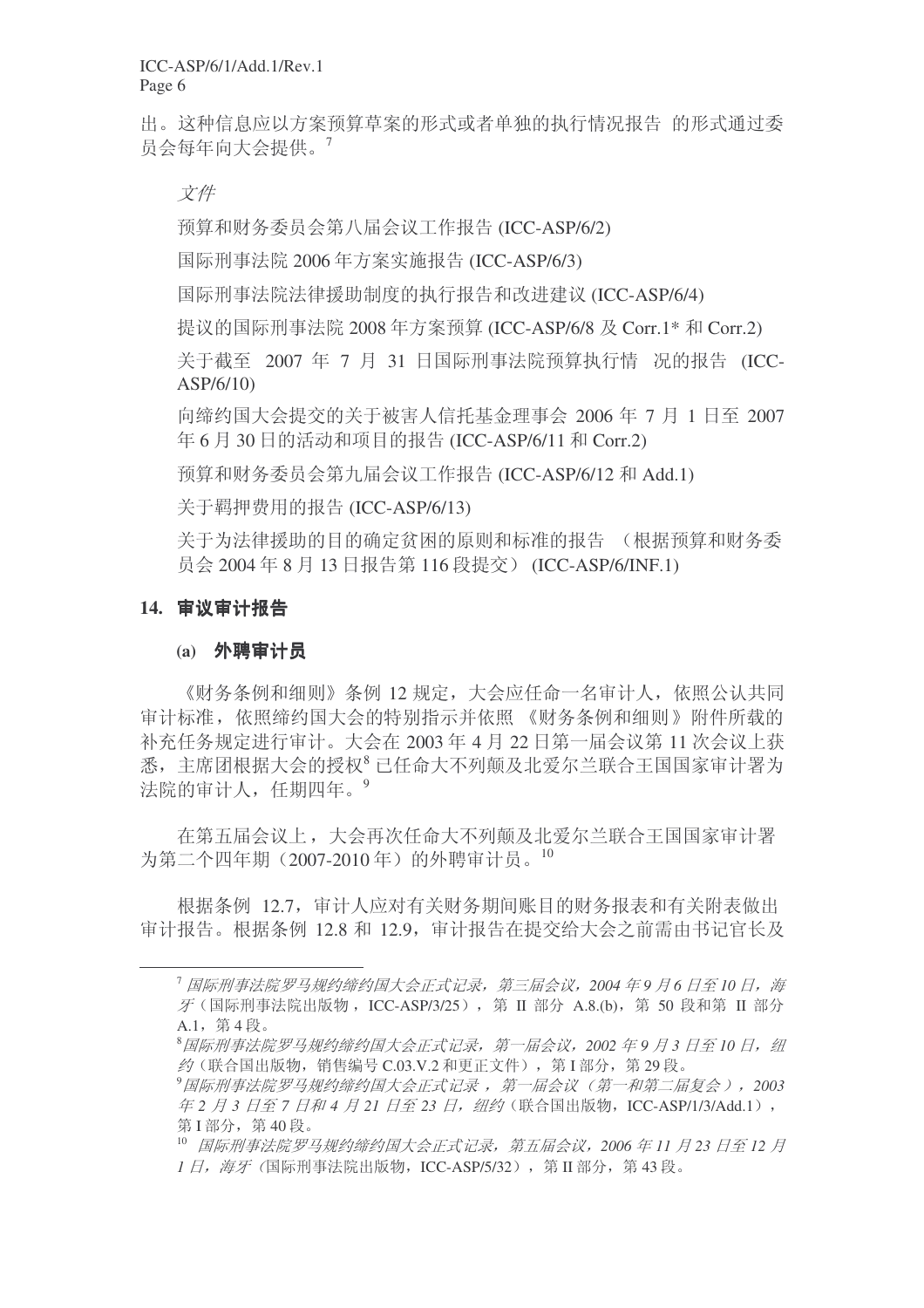预算和财务委员会转交给它的财务报表和审计 报告讲行审议和批准。

文件

2006年1月1日至12月31日期间的财务报表 (ICC-ASP/6/5)

被害人信托基金 2006 年 1 月 1 日至 12 月 31 日期间的财务报表 (ICC-ASP/6/6)

预算和财务委员会第九届会议工作报告 (ICC-ASP/6/12 和 Add.1)

关于监测法院执行外部审计建议情况的报告 (ICC-ASP/6/14)

## (b) 内部审计办公室的报告

在其第二届会议上, 大会赞同预算和财务委员会的建议, 即内部审计员应 能独立地决定其年度工作计划, 包括委员会提出的任何问题, 而且内部审计员 每年应通过委员会向大会提交关于其办公室活动的报告。11

立件

预算和财务委员会第八届会议工作报告 (ICC-ASP/6/2)

内部审计办公室的报告 (ICC-ASP/6/7)

预算和财务委员会第九届会议工作报告 (ICC-ASP/6/12 和 Add.1)

## 15. 被害人信托基金理事会的报告

大会通过其 ICC-ASP/1/Res.6 号决议建立了援助法院管辖权内的犯罪的被害 人及其家属的信托基金,以及援助被害人的信托基金理事会。

大会在 2003 年 9 月 12 日举行的第二届会议的第五次会议上, 选举了理事 会的五位成员。他们的任期于当选之日开始。根据建立信托基金的决议第 11 段, 理事会应就基金的活动和项目向大会提交年度报告。

# 文件

向缔约国大会提交的关于被害人信托基金理事会  $2006 \, \text{fm}$  7 月 1 日至 2007 年 6 月 30 日的活动和项目的报告 (ICC-ASP/6/11 和 Corr.2)

预算和财务委员会第九届会议工作报告 (ICC-ASP/6/12 和 Add.1)

<sup>11</sup> 国际刑事法院罗马规约缔约国大会正式记录, 第二届会议, 2003 年 9 月 8 日至 12 日, 纽约 (联合国出版物, 销售编号 C.03.V.13), 第Ⅱ部分 A.1, 第1段和第Ⅱ部分 A.6, 第 29段。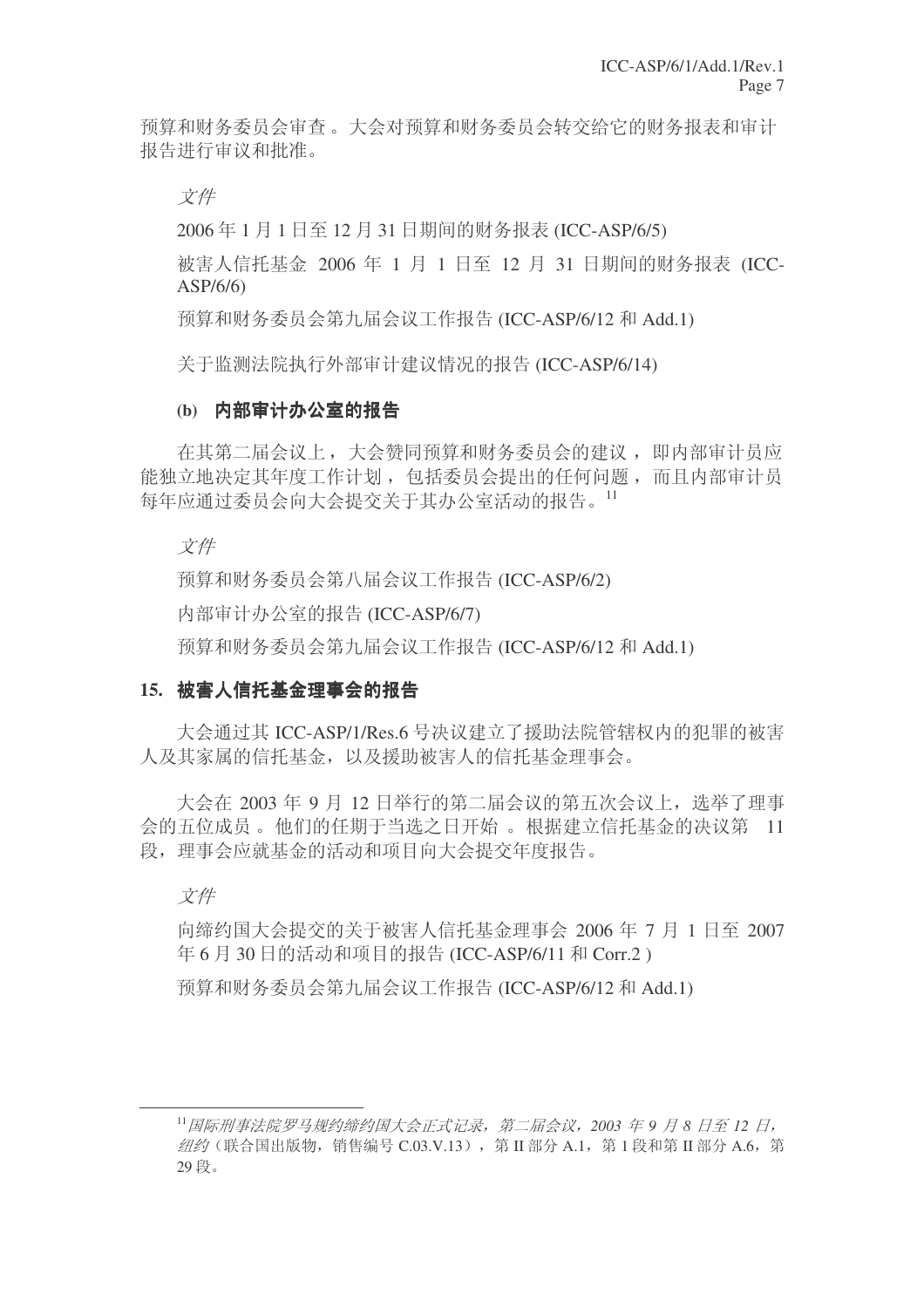#### 16. 侵略罪特别工作组的报告

大会通过其 ICC-ASP/1/Res.1 号决议, 决定建立侵略罪特别工作组, 以同样 的条件向所有联合国成员国或专门机构或国际原子能机构的成员开放, 目的是 认真研究关于侵略条款的建议,以提交大会在审查会议上审议,以期达成一个 可接受的关于侵略罪的条款, 依照《规约》的有关条款纳入《规约》中。大会 进一步决定, 这个特别工作组在大会举行正常届会期间或大会认为适当和可行 的基他任何时间举行会议。

大会在其 2003年2月7日举行的第一届会议复会的第八次会议上, 根据主 席团的一项建议特别决定, 这个特别工作组在大会举行年度届会期间召开会 议, 从 2003 年大会第二届会议开始。大会还决定大会的两次到三次会议应该分 配给特别工作组,而且如必要每年应该重复这一做法。

在 2005 年其第四届会议上, 大会特别决定, 在 2006 年至 2008 年期间, 在 纽约召开的复会会议期间应为特别工作组至少分配专门的 10 天时间, 必要时应 举行休会期间会议。12

大会在 2006 年第五届会议上, 还决定于 2008 年上半年在纽约为侵略罪特 别工作组举行四天的复会。13主席团于 2007 年 7 月 6 日的一次会上决定了具体 日期, 并决定于 2008年6月2日至6日在纽约联合国总部举行第六届会议的复 会。

工作组休会期间的一次非正式会议于 2007 年 6 月 11 日至 14 日在美国新泽 西州普林斯顿举行。

文件

秘书处的说明 (ICC-ASP/6/SWGCA/INF.1)

都灵国际刑事司法大会 (ICC-ASP/6/INF.2 和 Add.1)

## 17. 法院办公楼

#### 永久办公楼

在其第五届会议上, 大会通过了 ICC-ASP/5/Res.1 号决议, 除其他外, 这个 决议忆及 ICC-ASP/4/Res.2 号决议, 该决议强调法院是一个永久性的司法机构, 有鉴于此, 需要有功能型永久办公楼, 并要求法院在不影响大会就这一事项做 出最后决定的特权的情况下, 只集中考虑在 Alexanderkazerne 这一地点建造专

<sup>&</sup>lt;sup>12</sup> 国际刑事法院罗马规约缔约国大会正式记录, 第四届会议, 2005 年 11 月 28 日至 12 月 3 日, 海牙(国际刑事法院出版物, ICC-ASP/4/32), 第 III 部分, ICC-ASP/4/Res.4 号决 议, 第37段。

<sup>&</sup>lt;sup>13</sup> 国际刑事法院罗马规约缔约国大会正式记录, 第五届会议, 2006 年 11 月 23 日至 12 月 *1 日, 海牙(*国际刑事法院出版物, ICC-ASP/5/32), 第 III 部分, ICC-ASP/5/Res.3 号决 议, 第38段。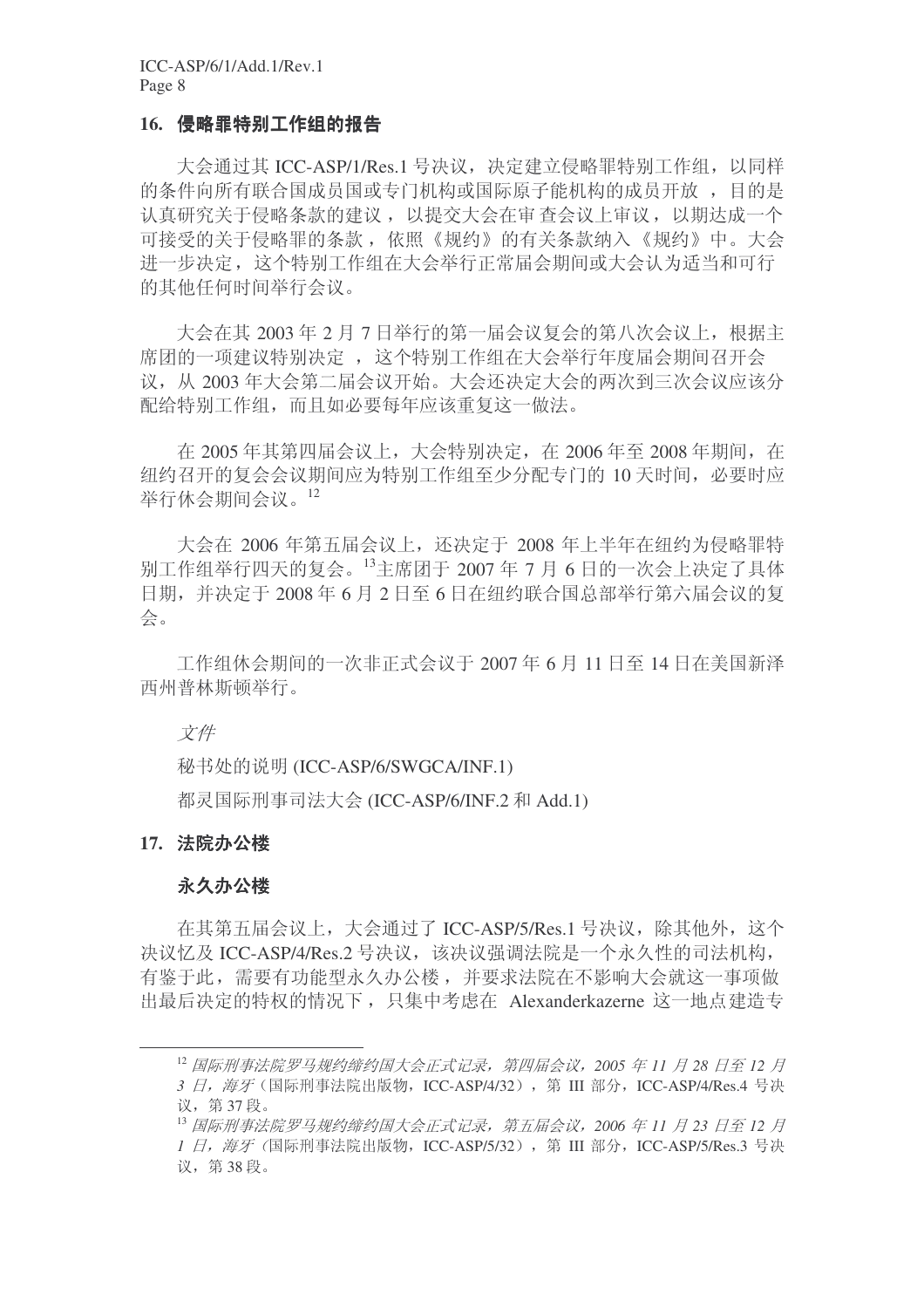门设计的办公楼, 以期在大会了解情况后在其下届会议上做出决定。在这一方 面, 大会要求主席团、东道国和法院采取讲一步的 行动 并提供讲一步的信 息 $<sup>14</sup>$ </sup>

立件

预算和财务委员会第八届会议工作报告 (ICC-ASP/6/2) 预算和财务委员会第九届会议工作报告 (ICC-ASP/6/12 和 Add.1) 主席团关于法院永久办公楼的报告 (ICC-ASP/6/25)

## 18. 关于选举书记官长的建议

根据《国际刑事法院罗马规约》第 43 条第 2 款, 法院书记官长为法院 主要行政官员, 领导书记官处的工作。根据同一条第 3 款, 书记官长应为品 格高尚、能力超群的人, 目精通并能流畅使用本法院的至少一种工作语文。

《程序和证据规则》15 规则 12 第 1 款规定, "院长会议应拟定符合第 43 条第 3 款所定标准的候选人名单, 转交缔约国大会, 请其做出建议。"

在接到缔约国大会的这种建议后, 法官应参考缔约国大会的上述建议, 根据《罗马规约》第43条第4款,依照《程序和证据规则》规则12 第2和 第3款, 尽快讲行无记名投票, 以绝对多数选出书记官长。

文件

秘书处关于选举国际刑事法院书记官长的说明 (ICC-ASP/6/16\*和 Add.1)

## 19. 宙杳会议

根据《罗马规约》第 123 条, 在《规约》生效七年后, 联合国秘书长应召 开一次审查会议,审议对《规约》的任何修正案。审查可以包括但不限于第五 条所列犯罪清单。会议应任由参加缔约国大会的国家按同一条件参加。

在其第五届会议上,大会注意到了联系人关于审查会议 问题的初步报 告, 16 而且要求主席团开始审查会议的准备工作, 特别是关于适用于审查会议 的议事规则问题的准备工作, 以及关于实际和组织问题的准备工作, 特别是审 杳会议的日期和地点,并就准备工作向缔约国大会第六届会议做出报告。17

<sup>&</sup>lt;sup>14</sup> 国际刑事法院罗马规约缔约国大会正式记录, 第五届会议, 2006 年 11 月 23 日至 12 月 1 日, 海牙(国际刑事法院出版物, ICC-ASP/5/32), 第 Ⅲ 部分, ICC-ASP/5/Res.1 号 决议。

<sup>15</sup> 国际刑事法院罗马规约缔约国大会正式记录,第一届会议,2002 年 9 月 3 日至 10 日, 纽约(联合国出版物, 销售编号 C.03.V.2 和更正文件), 第Ⅱ部分 A。 <sup>16</sup> ICC-ASP/5/INF.2 号文件。

<sup>&</sup>lt;sup>17</sup> 国际刑事法院罗马规约缔约国大会正式记录, 第五届会议, 2006 年 11 月 23 日至 12 月 *1 日, 海牙*(国际刑事法院出版物, ICC-ASP/5/32), 第 Ⅲ 部分, ICC-ASP/5/Res.3 号 决议。